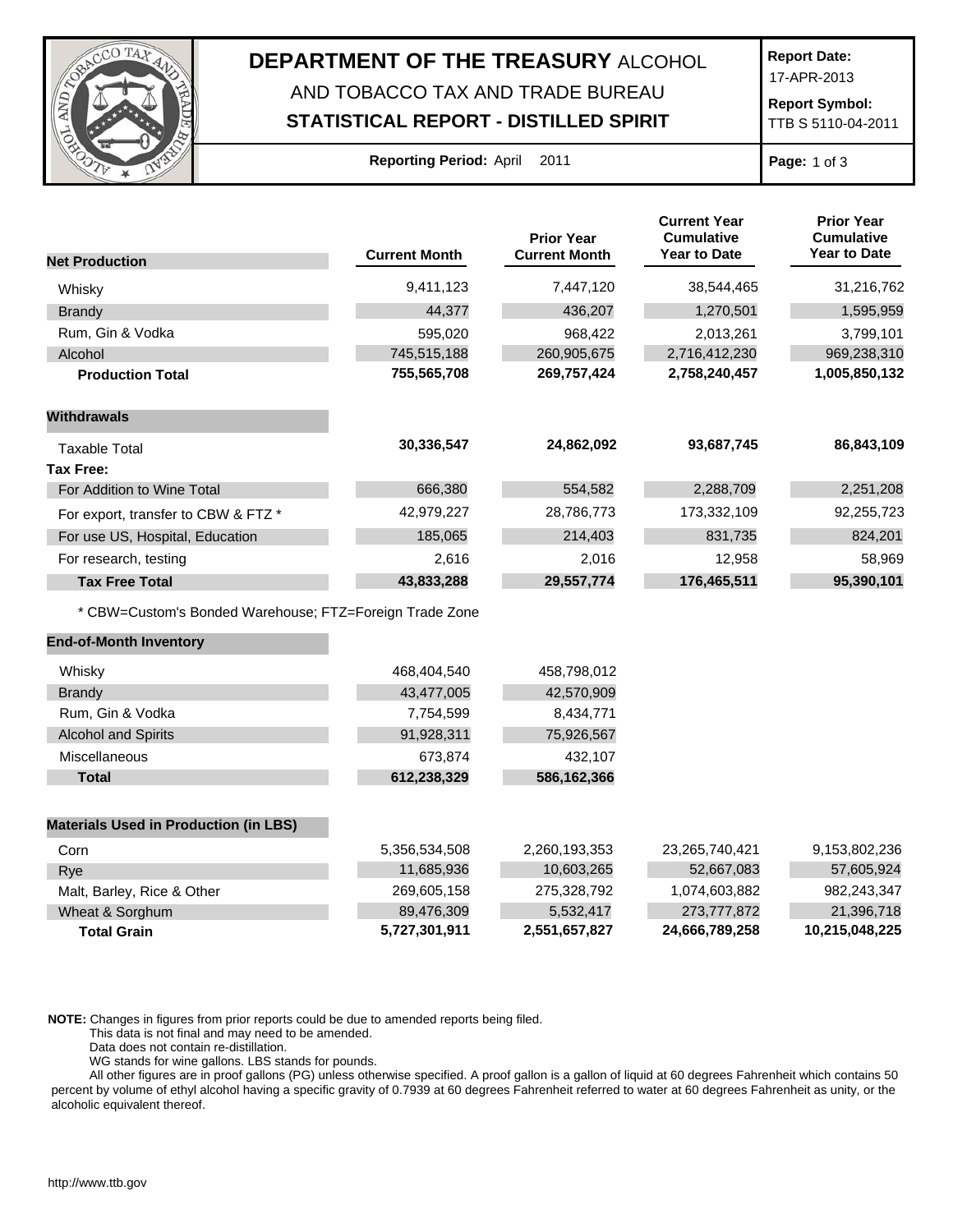## **STATISTICAL REPORT - DISTILLED SPIRIT** TTB S 5110-04-2011 **Page:** 2 of 3

| <b>Bottled For Domestic Use (in WG)</b>         | <b>Current Month</b> | <b>Prior Year</b><br><b>Current Month</b> | <b>Current Year</b><br><b>Cumulative</b><br><b>Year to Date</b> | <b>Prior Year</b><br><b>Cumulative</b><br><b>Year to Date</b> |
|-------------------------------------------------|----------------------|-------------------------------------------|-----------------------------------------------------------------|---------------------------------------------------------------|
| Whisky                                          | 5,615,190            | 5,820,758                                 | 23,782,156                                                      | 23, 187, 968                                                  |
| <b>Brandy</b>                                   | 1,166,428            | 1,514,185                                 | 4,951,722                                                       | 5,810,424                                                     |
| Imported Rum: Puerto Rican                      | 2,910,049            | 2,923,695                                 | 11,424,547                                                      | 11,791,264                                                    |
| Virgin Islands                                  | 458,576              | 456,039                                   | 1,715,216                                                       | 1,758,956                                                     |
| Others                                          | 247,695              | 408,480                                   | 1,250,573                                                       | 1,455,582                                                     |
| Gin                                             | 1,146,998            | 1,333,446                                 | 5,432,526                                                       | 5,581,186                                                     |
| Vodka                                           | 8,492,570            | 8,694,818                                 | 36,526,486                                                      | 34,189,002                                                    |
| Cordials                                        | 4,443,431            | 3,714,999                                 | 17,765,162                                                      | 15,784,514                                                    |
| Cocktails                                       | 689,077              | 750,058                                   | 2,296,293                                                       | 2,173,911                                                     |
| Tequila                                         | 1,609,285            | 1,895,413                                 | 6,189,572                                                       | 6,052,205                                                     |
| Alcohol, Neutral Spirits & Miscellaneous        | 1,021,205            | 980,933                                   | 3,942,494                                                       | 3,388,047                                                     |
| <b>Non-Whisky Total</b>                         | 22,185,314           | 22,672,066                                | 91,494,591                                                      | 87,985,091                                                    |
| <b>Total Whisky &amp; Non-Whisky</b>            | 27,800,504           | 28,492,824                                | 115,276,747                                                     | 111,173,059                                                   |
| <b>Bottled in Bond for Domestic Use (in WG)</b> |                      |                                           |                                                                 |                                                               |
| Total                                           | 2,886                | 27,609                                    | 64,673                                                          | 103,648                                                       |
| <b>Bottled for Export (in WG)</b>               |                      |                                           |                                                                 |                                                               |
| Whisky                                          | 1,558,323            | 1,629,022                                 | 6,986,891                                                       | 6,678,543                                                     |
| Brandy, Cordials, Cocktails & Miscellaneous     | 229,064              | 147,761                                   | 717,886                                                         | 553,079                                                       |
| Rum, Gin, Vodka, Tequila & Alcohol              | 206,739              | 338,504                                   | 1,115,523                                                       | 1,724,605                                                     |
| <b>Total</b>                                    | 1,994,126            | 2,115,287                                 | 8,820,300                                                       | 8,956,227                                                     |
| <b>Grand Total</b>                              | 29,797,516           | 30,635,720                                | 124, 161, 720                                                   | 120,232,934                                                   |
| <b>Spirits Dumped to Processing</b>             |                      |                                           |                                                                 |                                                               |
| Alcohol and Neutral Spirits                     | 5,329,071            | 8,028,660                                 | 29,840,704                                                      | 32,762,240                                                    |
| Imported Whisky                                 | 1,739,553            | 2,130,185                                 | 7,637,656                                                       | 8,340,788                                                     |
| Domestic Whisky                                 | 5,162,145            | 4,745,847                                 | 22,398,694                                                      | 19,579,039                                                    |
| <b>Brandy</b>                                   | 1,345,627            | 1,499,101                                 | 5,159,007                                                       | 5,644,705                                                     |
| Imported Rum: Puerto Rican                      | 2,243,652            | 2,273,405                                 | 8,835,600                                                       | 9,382,364                                                     |
| Virgin Islands                                  | 761,242              | 1,046,605                                 | 2,648,147                                                       | 3,205,558                                                     |
| <b>Others</b>                                   | 448,854              | 414,933                                   | 1,843,321                                                       | 1,560,450                                                     |
| Gin                                             | 1,139,899            | 1,177,311                                 | 4,946,316                                                       | 4,943,875                                                     |
| Vodka                                           | 3,421,848            | 1,190,560                                 | 11,055,072                                                      | 4,430,374                                                     |
| Cordials, Cocktails & Miscellaneous             | 527,150              | 546,040                                   | 2,855,270                                                       | 2,279,150                                                     |
| Tequila                                         | 1,485,571            | 1,429,003                                 | 5,243,157                                                       | 4,746,723                                                     |
| <b>Total</b>                                    | 23,604,612           | 24,481,650                                | 102,462,944                                                     | 96,875,266                                                    |
| <b>Other Ingredients Mixed with Spirits</b>     |                      |                                           |                                                                 |                                                               |
| Wine                                            | 526,392              | 759,882                                   | 2,263,437                                                       | 3,687,215                                                     |
| <b>Alcohol Flavoring Materials</b>              | 286,698              | 299,414                                   | 1,172,629                                                       | 1,145,667                                                     |

**NOTE:** Changes in figures from prior reports could be due to amended reports being filed.

This data is not final and may need to be amended.

Data does not contain re-distillation.

WG stands for wine gallons. LBS stands for pounds.

All other figures are in proof gallons (PG) unless otherwise specified. A proof gallon is a gallon of liquid at 60 degrees Fahrenheit which contains 50 percent by volume of ethyl alcohol having a specific gravity of 0.7939 at 60 degrees Fahrenheit referred to water at 60 degrees Fahrenheit as unity, or the alcoholic equivalent thereof.